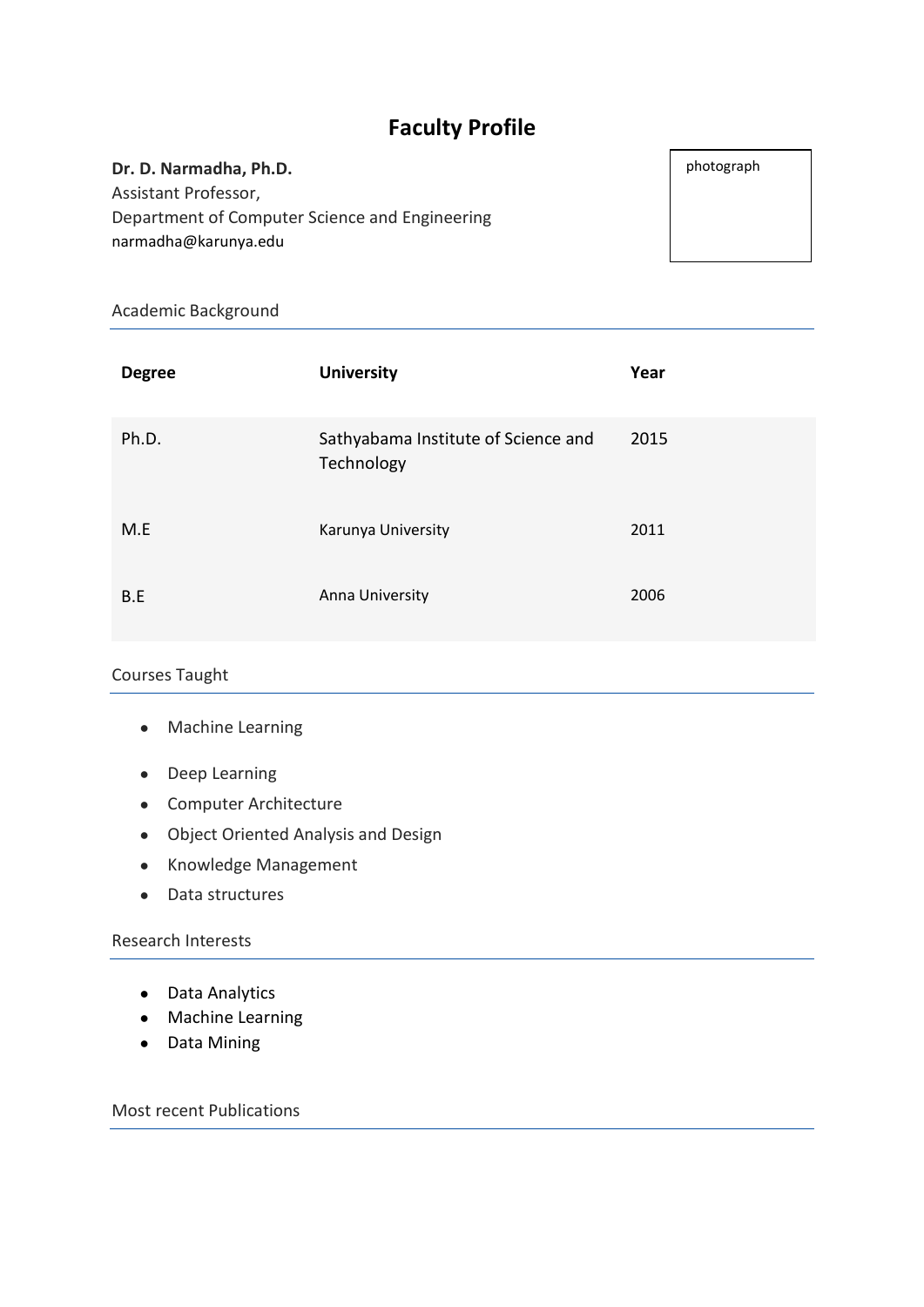- 1. Narmadha, D., Pravin, A., An intelligent computer-aided approach for target protein prediction in infectious diseases, Soft Computing, 2020, 24(19), pp. 14707-14720
- 2. Naveen Sundar G, Narmadha, D, Immanuel, S. An efficient data analytics model for predicting the harmful effects of air pollutants, International Journal of Scientific and Technology Research, 2020, 9(2), pp. 2486- 2490
- 3. Narmadha, D., Pravin, A.An effective statistical integrative algorithm (Aeiapp) for protein prediction International Journal of Innovative Technology and Exploring Engineering, 2019, 8(11), pp. 132-137
- 4. Jeba Priya, S.,Naveen Sundar, G. ,Narmadha, D. Ebenezer, S., Identification of weeds using Hsv color spaces and labelling with machine learning algorithms, International Journal of Recent Technology and Engineering, 2019, 8(1), pp. 1781-1786
- 5. Narmadha, D. , Pravin, A.An enhanced prediction model for essential proteins prediction for human diseases, International Journal of Engineering and Advanced Technology, 2019, 8(4), pp. 1656-1663
- 6. G. Naveen Sundar, D. Narmadha **"An Efficient Approach for Mining Association Rules in Large Databases"**  in International Journal of Artificial Intelligence and Knowledge Discovery(IJAI), Vol 2, Issue 1, Jan 2012, ISBN: 2231-2012.
- 7. Muthuselvi S, D. Narmadha, "**A Survey on Removal of Universal Noise from Images**" in International Journal of Computer Applications(IJCA), Vol. 58, Issue 7, Nov 2012.
- 8. R. Sumathi, D. Narmadha, **"A Survey on Image Parsing"** in International Journal Of Engineering Research and Technology(IJERT),Vol1 Issue 10, Dec 2012.
- 9. S. Preethi, D. Narmadha, "**A Survey on Image Denoising Techniques**" in International Journal of Computer Application(IJCA), Vol 1, Issue 10, Dec 2012.
- 10. G. Naveen Sundar, D. Narmadha, "**A Proficient Method for Template Removal**", International Journal of Computer Science and Technology, Vol. 4, Issue 1, Jan - March 2013, ISSN: 2229-4333.
- 11. J. Chithra, D. Narmadha, "**Denoising of Medical Images using a Reconstruction Average Mechanism**, Vol. 2, Issue 1, Jan 2014.
- 12. Reeba Mary Jacob, D. Narmadha "**A Literature Analysis of object tracking and Interactive modeling in videos for Augmented Reality**, Vol. 3, Issue 1, Jan 2014.
- 13. Dr. G. Naveen Sundar, D. Narmadha, Dr. A.P. Haran, "**Performance Intensification for automatic Template using world wide web**", Research Journal of Applied Sciences, Volume 9, Issue 5, 2014, Pages 288-294**.**
- 14. G. Naveen Sundar, D.Narmadha, Dr.A.P.Haran, "**Simplified Scheme For Performance Augmentation Of Web Data Extraction**", Journal of Theoretical and Applied Information Technology, Vol.60, Issue 3, Feb. 2014.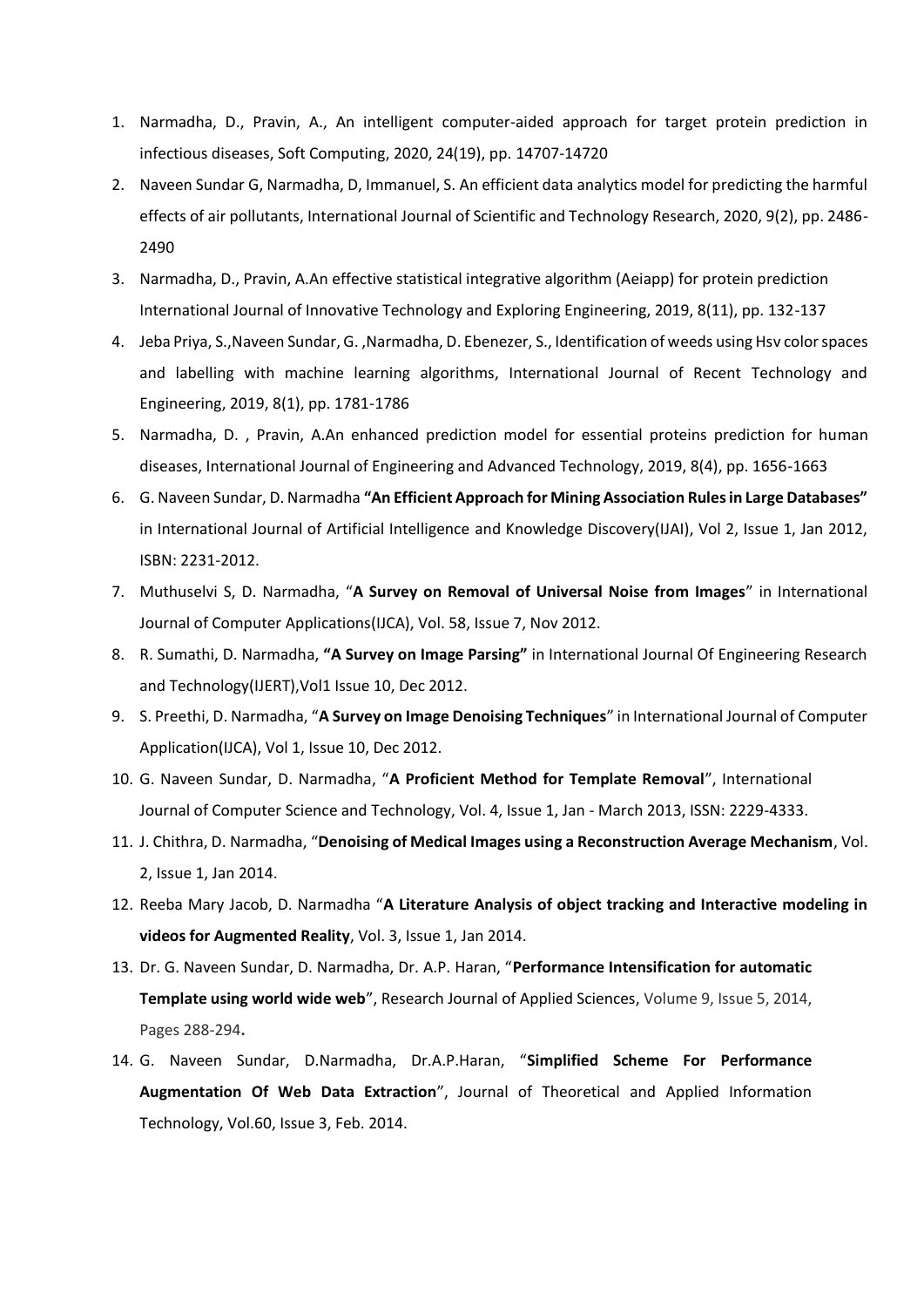- 15. G. Naveen Sundar, D. Narmadha, Dr. A. P. Haran," **Combinational Scheme for Efficient Content Extraction from Web Pages**", Australian Journal of Basic and Applied Sciences, Vol. 8, Issue 1, Jan 2014.
- 16. D. Narmadha, G. Naveen Sundar, S.Jebapriya "**Survey of clustering algorithms for categorization of patient records in Health care**", Indian Journal of Science and Technology Vol 9(8), February 2016, ISSN (Print): 0974-6846.

#### **INTERNATIONAL CONFERENCES:**

- 1. Narmadha, D., Pravin, A.An intelligent computational model to predict target genes for infectious disease, Proceedings of the 11th International Conference on Advanced Computing, ICoAC 2019, 2019, pp. 346-349, 9087249.
- 2. Naveen Sundar,Narmadha, D.,Jebapriya, S. G., Malathy, M.Optimized methodology for hassle-free clustering of customer issues in banking, Advances in Intelligent Systems and Computing, 2019, 768, pp. 421-428
- 3. A paper titled "**Associated Rule Mining Based Recommender System"** has been published in 4th ICNCS 2012 conference proceeding and listed in IEEE Xplore.
- 4. Participated and presented a paper titled, "Performance Growth for TEXT", 2014 IEEE International Conference on Electronics and Communication Systems, **ISBN:** 978-147992320- 5.
- 5. Participated and presented a paper titled "**Utilization of Data Mining technique for hassle free categorization of customer issues in Banking" during International conference on converging Biotechnological Innovations for Health, Food And Environmental Welfare** (ICCBI 2015) between December 2-4, 2015"
- 6. Participated and presented a paper titled "**Survey of clustering algorithms for categorization of patient records in Health care**", 4th International Conference on Design and Applications of Structures, Drives, Communicational and Computing Systems(ICDASDC-2015), Nov 27-28, 2016, **ISBN: 978-1-944171-34-61.**
- 7. Published a paper titled "**Utilization of Data Mining Technique to Predict the Harmful Effects of Air Pollutants on Human Health**", ISRO Sponsored Indian Conference on Data Analytics, Big Data, Data Mining and Data Science (ICD4'16), 27 – 28 Oct, 2016.